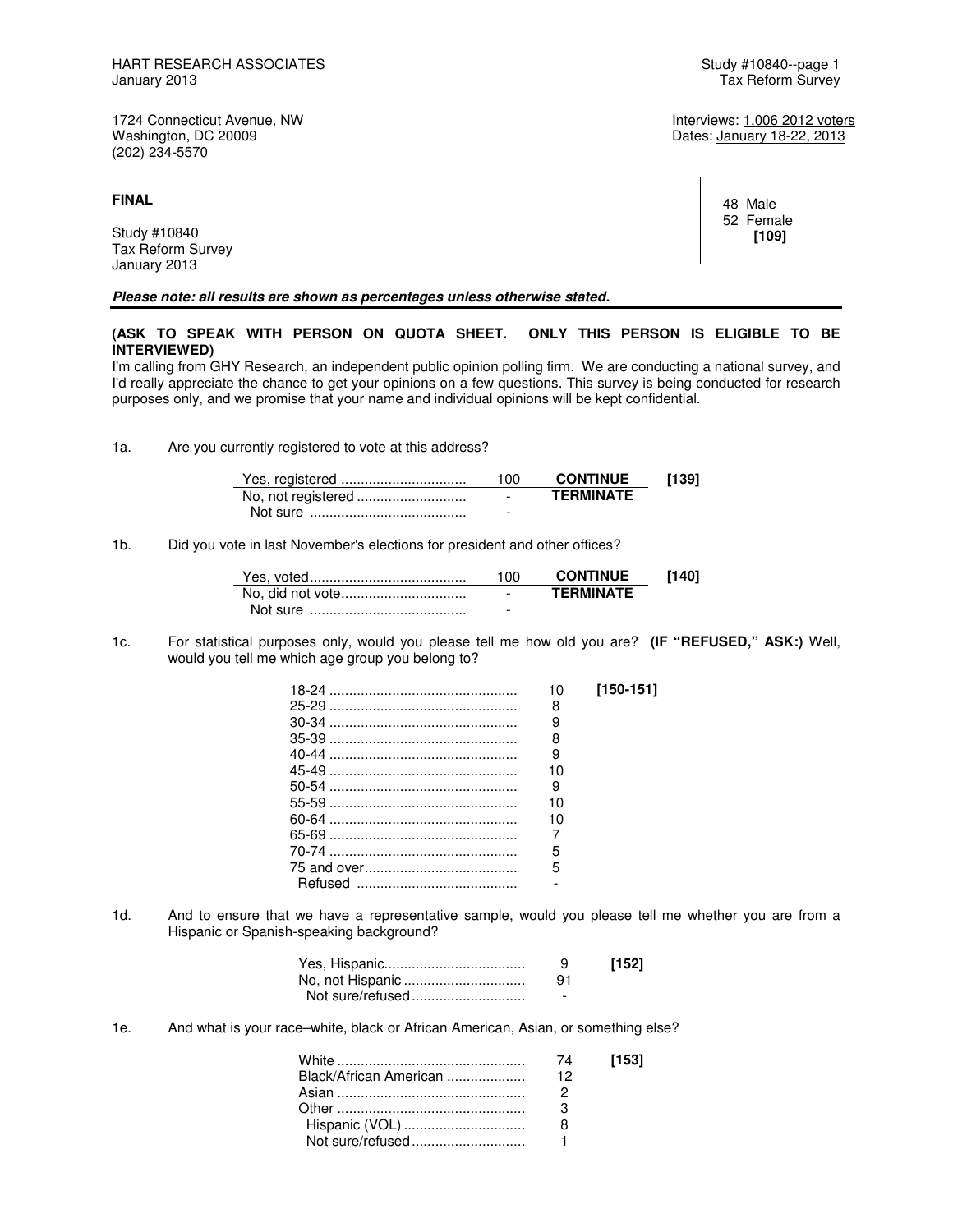1f. How would you describe your overall point of view in terms of the political parties? Would you say you are **(READ LIST)**?

| Mostly Democratic      | -31 | [154] |
|------------------------|-----|-------|
| Leaning Democratic     | 11  |       |
| Completely independent | 20  |       |
| Leaning Republican     | 12  |       |
| Mostly Republican      | 23  |       |
|                        |     |       |

2a. I'm going to read you descriptions of different groups of people and institutions, and for each one I would like you to tell me whether you feel this group should be paying more in taxes than it does today, should be paying less in taxes than it does today, or is paying about the right amount today.

**(READ ITEM) (IF "MORE" OR "LESS" ASK:)** Is that a lot or just somewhat?

THIS TABLE HAS BEEN RANKED BY THE PERCENTAGE WHO SAY TOTAL SHOULD PAY MORE

|                         | Total<br><b>Should</b><br><b>Pay More</b> | Total<br><b>Should</b><br>Pay Less | Should<br>Pav More<br>A Lot | Should<br>Pay More<br>Just<br>Somewhat | Paying<br>The Right<br>Amount | Should<br>Pay Less<br>A Lot | Should<br>Pay Less<br>Just<br>Somewhat | Not<br>Sure |       |
|-------------------------|-------------------------------------------|------------------------------------|-----------------------------|----------------------------------------|-------------------------------|-----------------------------|----------------------------------------|-------------|-------|
| The richest two percent | 66                                        |                                    | 41                          | 25                                     | 20                            |                             |                                        |             | [155] |
| Large corporations      | 64                                        |                                    | 36                          | 28                                     | 18                            |                             |                                        |             | [157] |
| The middle class        |                                           | 41                                 |                             |                                        | 46                            | 27                          | 14                                     |             | [156] |

2b. In general, do you think tax rates on corporations should be higher, should be lower, or should be kept at the current level?

|                                     | 1/13 | 6/12                     |       |
|-------------------------------------|------|--------------------------|-------|
|                                     | 48   | 60                       | [158] |
|                                     | 16   |                          |       |
| Should be kept at the current level | 27   | 26                       |       |
|                                     | q    | $\overline{\phantom{a}}$ |       |
|                                     |      |                          |       |

3. When it comes to dealing with the issue of taxes, which of these candidates would you be more likely to support?

| A candidate who favors raising taxes on the wealthy and large corporations | 56 | 56 | 1591 َ |
|----------------------------------------------------------------------------|----|----|--------|
|                                                                            |    |    |        |
|                                                                            |    |    |        |
|                                                                            |    |    |        |

## **Now I have some questions on the issue of federal taxes and the budget. . .**

4. On January first, Congress passed a bill to address the so-called "fiscal cliff." Which of these two statements about the fiscal cliff bill and taxes do you agree with more?

| The fiscal cliff bill raised taxes on the rich enough, and now the wealthy should |     |       |
|-----------------------------------------------------------------------------------|-----|-------|
|                                                                                   | -28 | [160] |
| We still need to do more to make sure the wealthy pay their fair share of taxes   | -59 |       |
|                                                                                   |     |       |
|                                                                                   |     |       |

5a. Now Congress and the president need to reach a new budget agreement in the next few months dealing with taxes and spending. In general, who do you have more confidence in to have the right approach on these issues? \*

| President Obama             | 46 | [161] |
|-----------------------------|----|-------|
| The Republicans in Congress | 33 |       |
| No difference/neither (VOL) | 18 |       |
|                             |    |       |
|                             |    |       |

\* Asked of one-half the respondents (FORMS A/C).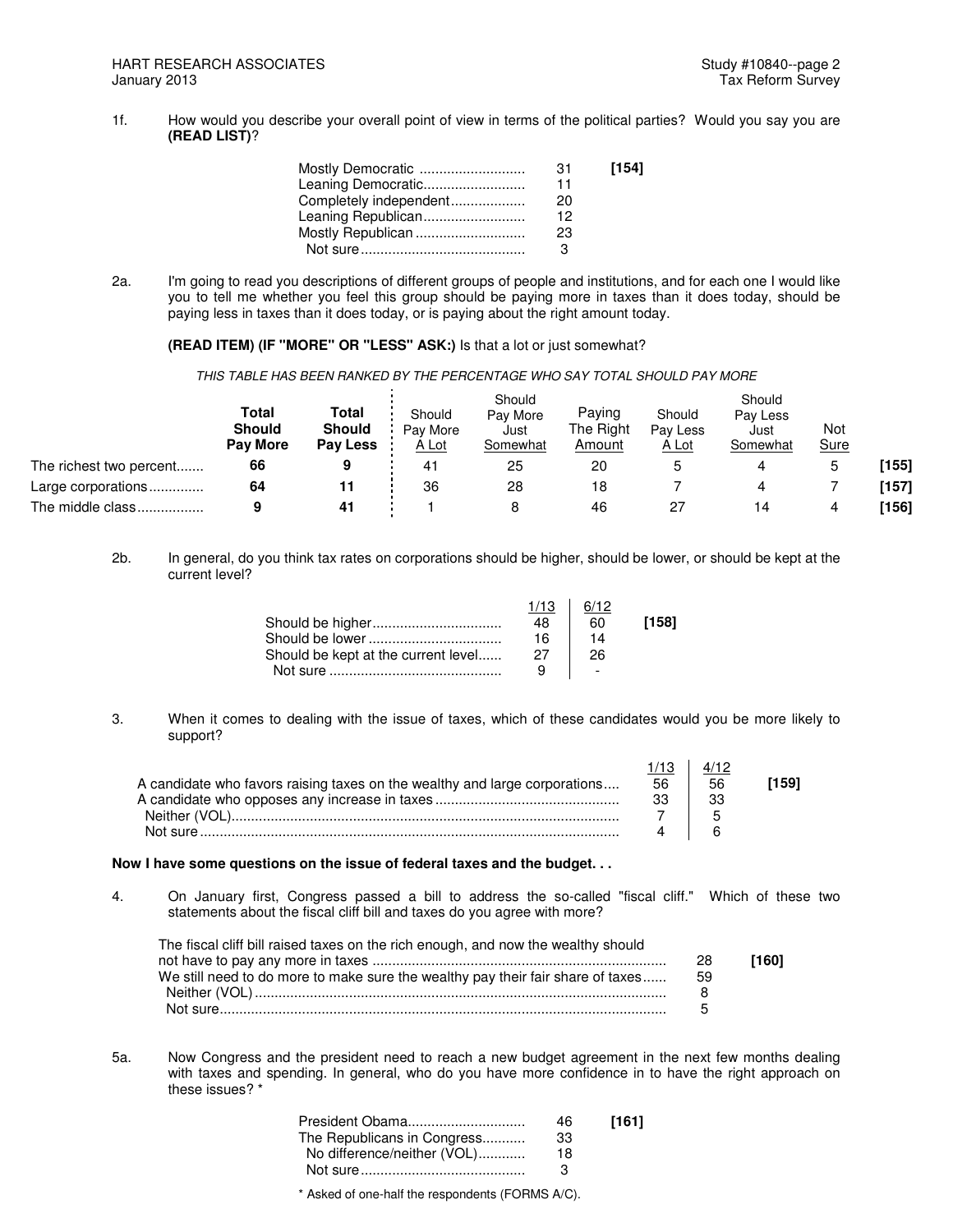5b. Now Congress and the president need to reach a new budget agreement in the next few months dealing with taxes and spending. In general, who do you have more confidence in to have the right approach on these issues? \*\*

| 40. | [162] |
|-----|-------|
| -33 |       |
| 23  |       |
|     |       |
|     |       |

\* Asked of one-half the respondents (FORMS B/D).

6a. Congress is considering legislation to reform the tax system by closing loopholes and limiting deductions for wealthy individuals. In your opinion, how should tax revenue raised from these reforms be used?

| To reduce the budget deficit and make public investments 66 |     | [163] |
|-------------------------------------------------------------|-----|-------|
|                                                             | -23 |       |
|                                                             |     |       |

6b. Which of these two approaches for dealing with the budget deficit do you prefer? \*

- **A)** A bill that only cuts spending, with no increase in taxes, or
- **B)** A bill that both increases tax revenue from the wealthy and corporations, and also cuts spending

| 38 | [164] |
|----|-------|
| 54 |       |
|    |       |
|    |       |
|    |       |

\* Asked of one-half the respondents (FORMS A/C).

6c. Which of these two approaches for dealing with the budget deficit do you prefer? \*\*

- **A)** A bill that only cuts spending, with no increase in taxes, or
- **B)** A bill that increases tax revenue from the wealthy and corporations, and does not cut spending

| 48. | [165] |
|-----|-------|
|     |       |
|     |       |
|     |       |

\* Asked of one-half the respondents (FORMS B/D).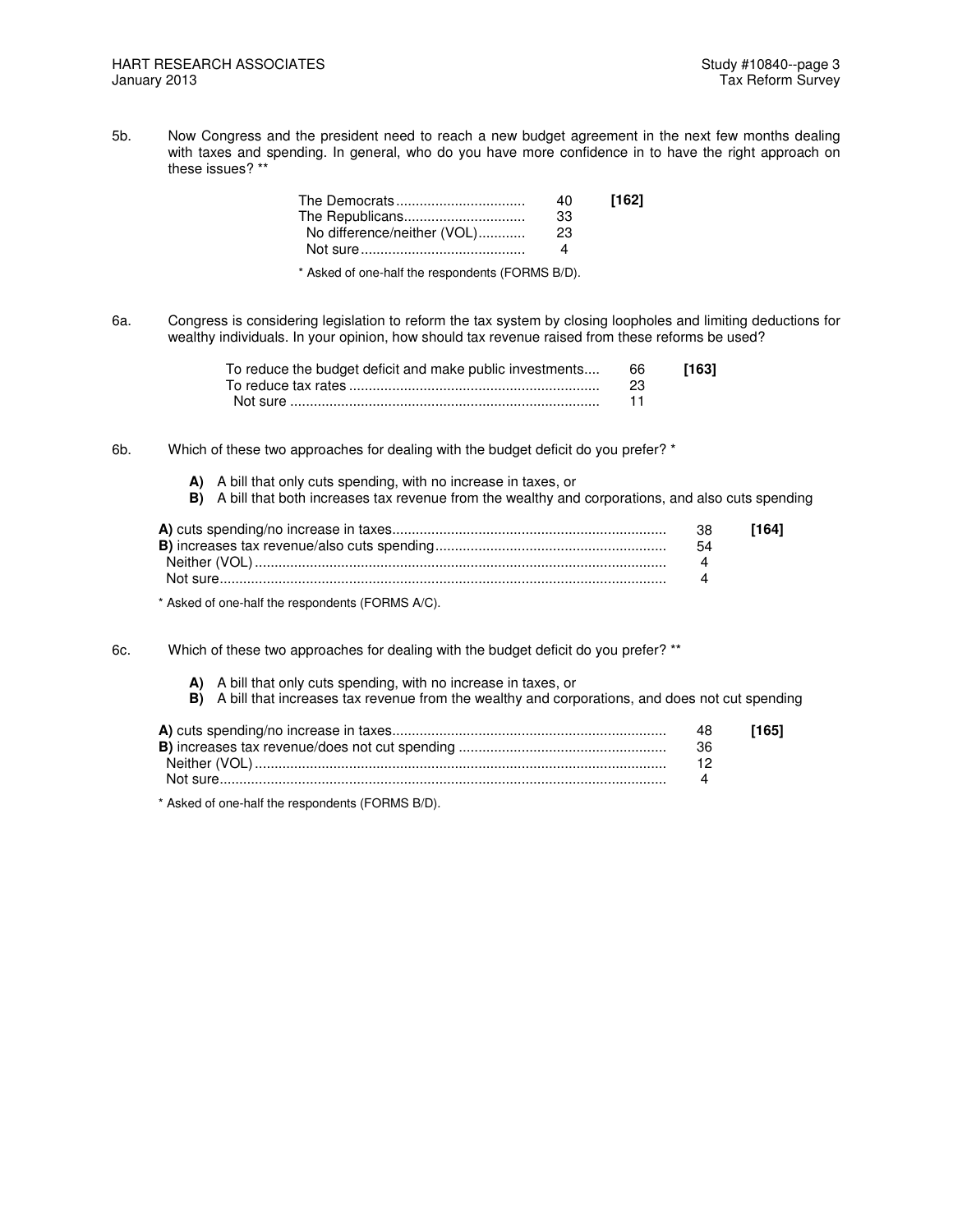7a/b. Here are some goals that Congress and the president might try to achieve as they pass a new budget bill. Please rate how important each one of these goals is to you, using a scale from zero to 10, on which a "0" means it is not important and a "10" means it should be an extremely important goal for a budget bill. You may use any number from zero to 10, depending on how strongly you feel.

THIS TABLE HAS BEEN RANKED BY THE PERCENTAGE WHO SAY EXTREMELY IMPORTANT (RATINGS OF "9-10")

|                                                             |      | <b>Extremely</b> |            |            |           | <b>Not</b> |             |  |  |
|-------------------------------------------------------------|------|------------------|------------|------------|-----------|------------|-------------|--|--|
|                                                             |      | Important        |            |            | Important | Cannot     |             |  |  |
|                                                             | Mean | $9 - 10$         | <u>6-8</u> | <u>3-5</u> | $0 - 2$   | Rate       |             |  |  |
|                                                             | 8.4  | 64               | 18         | 12         | 5         |            | $[172-173]$ |  |  |
|                                                             | 8.5  | 62               | 26         | 9          | 3         |            | $[166-167]$ |  |  |
| Protect Social Security and Medicare from cuts *            | 8.2  | 58               | 24         | 12         | 5         |            | $[170-171]$ |  |  |
|                                                             | 8.1  | 57               | 21         | 17         | 4         |            | $[174-175]$ |  |  |
| Make sure big corporations pay their fair share of taxes ** | 7.9  | 55               | 23         | 15         | 7         |            | $[224-225]$ |  |  |
| Close tax loopholes that benefit big corporations **        | 7.9  | 51               | 29         | 15         | 5         |            | [226-227]   |  |  |
| Make sure the rich pay their fair share of taxes            | 7.5  | 49               | 24         | 15         | 11        |            | $[168-169]$ |  |  |
|                                                             | 7.3  | 48               | 25         | 13         | 12        | 2          | $[222-223]$ |  |  |
|                                                             | 7.5  | 46               | 26         | 20         | 7         |            | $[216-217]$ |  |  |
| Reform entitlement programs, such as Social Security        |      |                  |            |            |           |            |             |  |  |
|                                                             | 6.7  | 35               | 29         | 19         | 13        | 4          | [228-229]   |  |  |
|                                                             | 6.5  | 35               | 25         | 22         | 17        |            | [208-209]   |  |  |
|                                                             | 7.1  | 34               | 29         | 23         | 7         |            | $[210-211]$ |  |  |
| Make sure big corporations pay more in taxes *              | 6.4  | 33               | 26         | 24         | 16        |            | $[178-179]$ |  |  |
|                                                             | 5.6  | 21               | 23         | 37         | 18        |            | $[176-177]$ |  |  |
|                                                             | 3.9  | 11               | 19         | 27         | 42        |            | [220-221]   |  |  |
|                                                             |      |                  |            |            |           |            |             |  |  |

\* Asked of one-half the respondents (FORMS A/C).

\*\* Asked of one-half the respondents (FORMS B/D).

8a/b. I'm going to read you two statements. Please tell me whether you agree more with Democrats or more with Republicans on this issue. **(IF RESPONDENT MAKES A CHOICE, ASK:)** Do you agree with that statement somewhat more or much more?

| Democrats say that the next budget agreement should include      |    |       |
|------------------------------------------------------------------|----|-------|
| new tax revenue from limiting tax breaks for wealthy individuals |    | [230- |
| and corporations, in addition to spending cuts                   | 57 | 2311  |
|                                                                  | 35 |       |
|                                                                  | 22 |       |
| Republicans say the next budget agreement should include only    |    |       |
| spending cuts, with no increase in taxes on anyone               | 39 |       |
|                                                                  | 16 |       |
|                                                                  | 23 |       |
|                                                                  | 4  |       |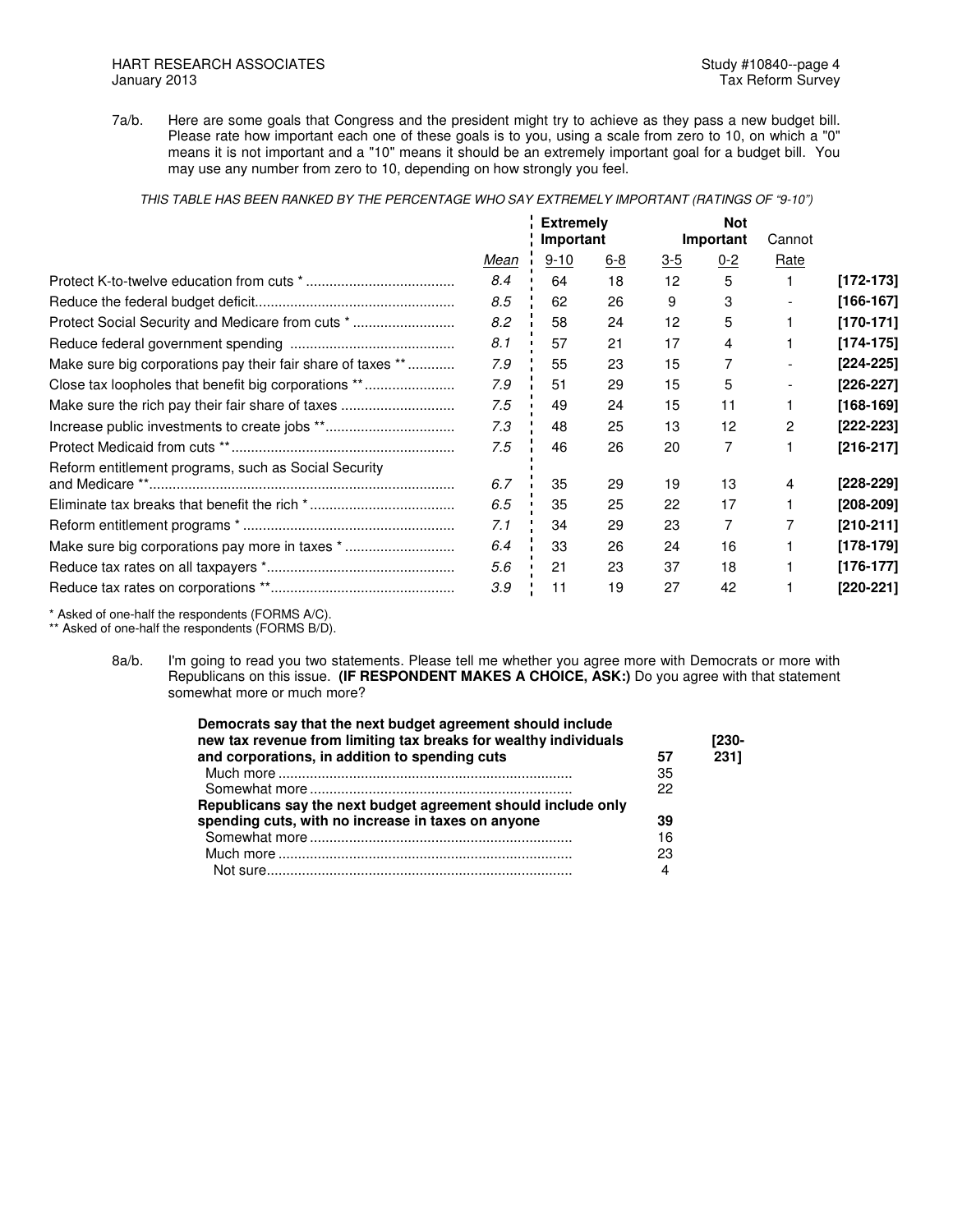9a. Now I'm going to read you a pair of statements about the budget and taxes. After I read each pair, please tell me whether you agree more with the Republicans' statement or more with the Democrats' statement.

**Republicans say**, "Congress just passed a huge tax increase, and already President Obama is demanding more tax increases. But further tax hikes will kill jobs, hurt our economy, and endanger our children's future. Now we need to cut spending on the wasteful government programs that are the real source of our deficit. We don't have a deficit problem because we tax too little, we have it because we spend too much."

**Democrats say**, "Congress has already cut one point five trillion dollars in spending. It is time for the wealthy and big corporations to pay their fair share of taxes. We can reduce the deficit by eliminating some tax breaks that benefit only the wealthiest Americans. To create jobs at home, we should close loopholes that corporations use to send profits and jobs overseas. It is wrong to cut Medicaid and education just to protect tax breaks for millionaires and oil companies."

Do you agree more with the Republicans' statement or more with the Democrats' statement? **(IF RESPONDENT MAKES A CHOICE, ASK:)** Do you (RESPONSE IN Q.9a) strongly or not so strongly? \*

| <b>Agree With Republicans' Statement</b> | 39 |             |
|------------------------------------------|----|-------------|
|                                          | 30 | $[232-233]$ |
|                                          | 9  |             |
| <b>Agree With Democrats' Statement</b>   | 55 |             |
|                                          | 11 |             |
|                                          | 44 |             |
|                                          | 4  |             |
|                                          |    |             |

\* Asked of one-half the respondents (FORMS A/C).

9b. Now I'm going to read you a pair of statements about the budget and taxes. After I read each pair, please tell me whether you agree more with the Republicans' statement or more with the Democrats' statement.

**Republicans say**, "Congress just passed a huge tax increase, and already President Obama is demanding more tax increases. But further tax hikes will kill jobs, hurt our economy, and endanger our children's future. Now we need to cut spending on the wasteful government programs that are the real source of our deficit. We don't have a deficit problem because we tax too little, we have it because we spend too much."

**Democrats say**, "It's wrong to balance the budget on the backs of the middle class by relying only on cuts to vital programs such as Medicaid and education. Instead of taking away families' health care, we should limit tax deductions for the richest two percent. Instead of cutting funding for schools, let's end tax breaks for corporations that send jobs overseas. If we ask the rich and large corporations to pay their fair share, we can be fiscally responsible and protect the middle class."

Do you agree more with the Republicans' statement or more with the Democrats' statement? **(IF RESPONDENT MAKES A CHOICE, ASK:)** Do you **(RESPONSE IN Q.9c)** strongly or not so strongly? \*\*

| <b>Agree With Republicans' Statement</b> | 37 |           |
|------------------------------------------|----|-----------|
|                                          | 29 | [234-235] |
|                                          | 8  |           |
| <b>Agree With Democrats' Statement</b>   | 55 |           |
|                                          | 11 |           |
|                                          | 44 |           |
|                                          | 5  |           |
|                                          |    |           |

\*\* Asked of one-half the respondents (FORMS B/D).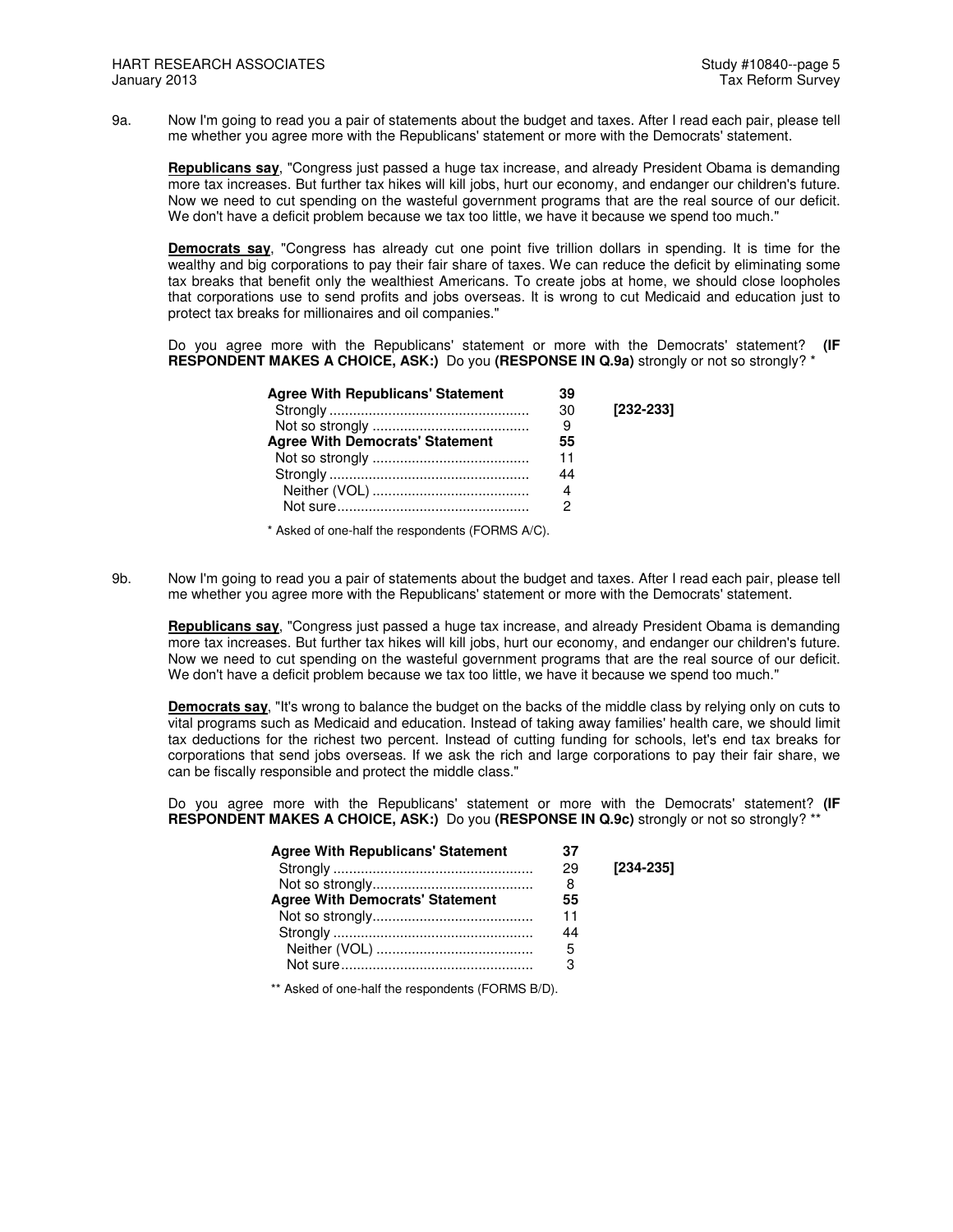12. Now I'd like to get your reaction to some policies that may be considered by Congress for reducing the federal budget deficit. For each one, please tell me whether you strongly approve, somewhat approve, somewhat disapprove, or strongly disapprove of this proposal.

|                                                                                                                                                                                                                       | <b>Total</b><br><b>Approve</b> | <b>Total</b><br><b>Disapprove</b> | Strongly<br>Approve | Somewhat<br>Approve | Somewhat<br>Disapprove | Strongly<br><b>Disapprove</b> | Not<br><b>Sure</b> |                    |
|-----------------------------------------------------------------------------------------------------------------------------------------------------------------------------------------------------------------------|--------------------------------|-----------------------------------|---------------------|---------------------|------------------------|-------------------------------|--------------------|--------------------|
| Increase taxes on the profits that<br>American corporations make overseas,<br>to ensure they pay as much on foreign<br>profits as they do on profits made in the                                                      | 83                             | 13                                | 59                  | 24                  | 7                      | 6                             | 4                  | $[247]$            |
| Make sure that all corporations pay at<br>least a twenty-five percent income tax on<br>the profits they earn overseas *                                                                                               | 77                             | 15                                | 55                  | 22                  | 7                      | 8                             | 8                  | $[254]$            |
| Eliminate the loophole that allows hedge<br>fund managers to pay a lower tax rate<br>than middle-class taxpayers *                                                                                                    | 75                             | 20                                | 57                  | 18                  | 6                      | 14                            | 5                  | $[253]$            |
| Close loopholes that allow corporations<br>and wealthy individuals to avoid paying<br>U.S. taxes by shifting income to<br>overseas tax havens **                                                                      | 73                             | 25                                | 58                  | 15                  | 7                      | 18                            | $\overline{c}$     | $[257]$            |
| Place a surtax of five percent on a<br>person's income over ten million dollars                                                                                                                                       | 73                             | 22                                | 49                  | 24                  | 8                      | 14                            | 5                  | $[258]$            |
| Place a surtax of five percent on a<br>person's income over one million dollars                                                                                                                                       | 67                             | 28                                | 41                  | 26                  | 9                      | 19                            | 5                  | $[248]$            |
| Prevent corporations from avoiding taxes<br>when they award their executives<br>millions of dollars in stock options **                                                                                               | 63                             | 34                                | 48                  | 15                  | 8                      | 26                            | 3                  | $[264]$            |
| Establish a small Wall Street sales tax<br>on all trading in stocks and bonds and<br>other financial market trades. For<br>example, for every ten thousand dollars<br>in a trade the<br>tax would be three dollars ** | 62                             | 31                                | 34                  | 28                  | 11                     | 20                            | 7                  | $[259]$            |
| Establish a small tax on all trading in<br>stocks and bonds and other financial<br>market trades. For example, for every<br>ten thousand dollars in a trade the tax                                                   | 61                             | 32                                | 31                  | 30                  | 12                     | 20                            | 7                  | $[249]$            |
| Eliminate the loophole that allows<br>wealthy families to avoid paying any<br>capital gains taxes on stocks and bonds                                                                                                 |                                |                                   |                     |                     |                        |                               |                    | [245/25]           |
| Eliminate tax breaks for oil companies **                                                                                                                                                                             | 60<br>59                       | 35<br>36                          | 40<br>40            | 20<br>19            | 12<br>13               | 23<br>23                      | 5<br>5             | ы                  |
| Limit tax breaks for people making over<br>two hundred fifty thousand dollars a year                                                                                                                                  | 56                             | 41                                | 33                  | 23                  | 15                     | 26                            | 3                  | $[263]$<br>$[256]$ |
| Limit tax deductions for people making<br>over two hundred fifty thousand dollars a                                                                                                                                   | 55                             | 41                                | 26                  | 29                  | 18                     | 23                            | 4                  | $[246]$            |
| For those making over two hundred fifty<br>thousand dollars, end the lower tax rate<br>on income from selling stocks and other                                                                                        | 52                             | 36                                | 24                  | 28                  | 17                     | 19                            | 12                 | $[250]$            |
| For those making over two hundred fifty<br>thousand dollars, end the lower tax rate<br>on dividend income from stocks **<br>* Asked of one-half the respondents (FORMS A/C)                                           | 48                             | 39                                | 25                  | 23                  | 16                     | 23                            | 13                 | $[260]$            |

of one-half the respondents (F

\*\* Asked of one-half the respondents (FORMS B/D).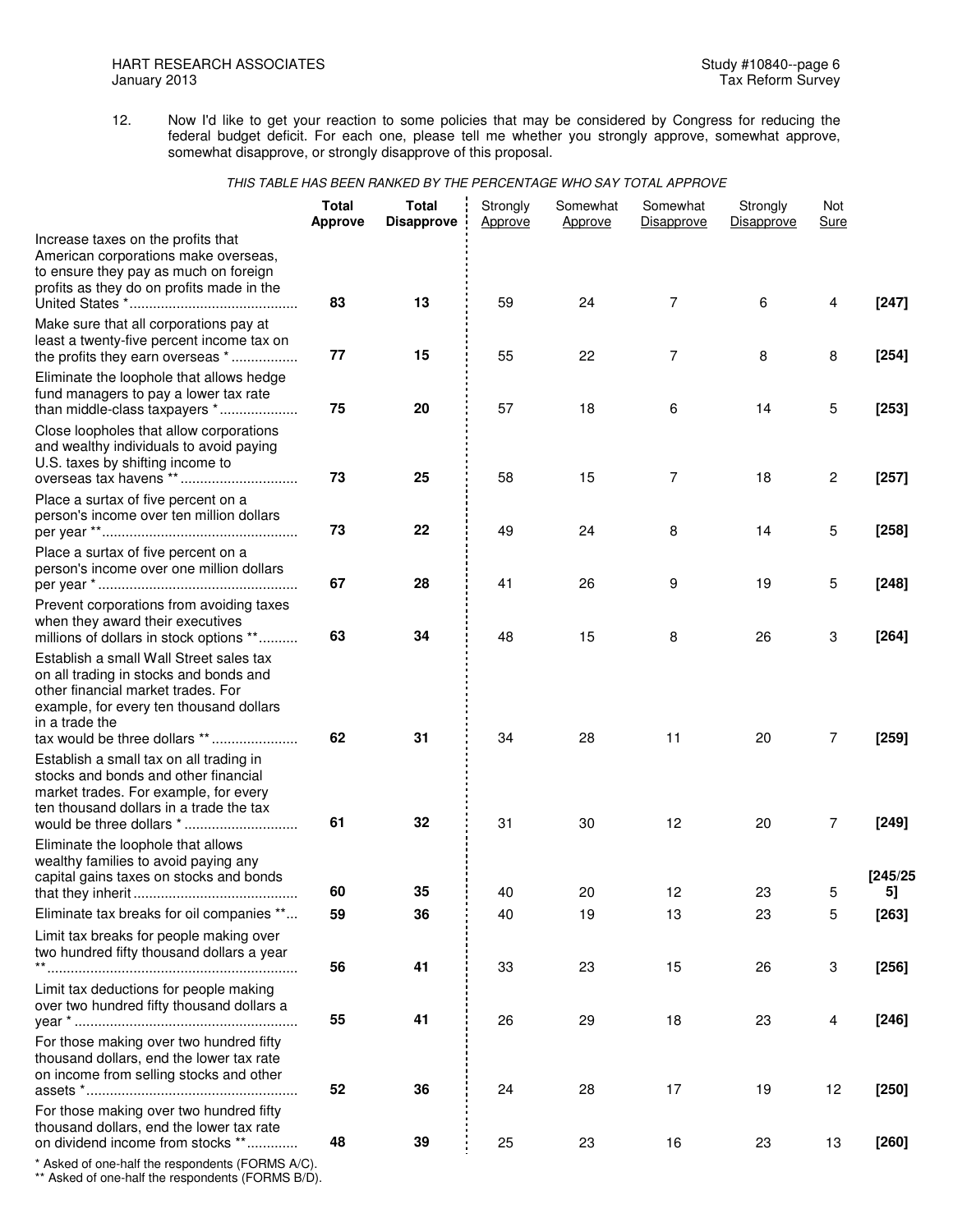## HART RESEARCH ASSOCIATES **Study #10840--page 7** January 2013 Tax Reform Survey

| $Q.12$ (cont'd)                                                                      | Total<br><b>Approve</b> | Total<br><b>Disapprove</b> | Strongly<br>Approve | Somewhat<br>Approve | Somewhat<br>Disapprove | Strongly<br>Disapprove | <b>Not</b><br>Sure |         |
|--------------------------------------------------------------------------------------|-------------------------|----------------------------|---------------------|---------------------|------------------------|------------------------|--------------------|---------|
| Raise the age for Medicare eligibility<br>from sixty-five to sixty-seven *           | 39                      | 58                         | 15                  | 24                  | 17                     | 41                     | 3                  | $[252]$ |
| Reduce the annual cost-of-living<br>increase for Social Security benefits **         | 29                      | 65                         | 13                  | 16                  | 14                     | 51                     | 6                  | [262]   |
| Allow corporations to not pay any U.S.<br>taxes on profits that they earn in foreign | 20                      | 73                         |                     | 9                   | 16                     | 57                     |                    | [265]   |
| Cut the Medicaid health program **                                                   | 17                      | 80                         | 6                   | 11                  | 17                     | 63                     | 3                  | $[261]$ |
| Cut spending on K-through-twelve public                                              | 13                      | 83                         | 6                   |                     | 12                     | 71                     | 4                  | [251]   |
| * Asked of one-half the respondents (FORMS A/C).                                     |                         |                            |                     |                     |                        |                        |                    |         |

\*\* Asked of one-half the respondents (FORMS B/D).

13a. Now I'm going to read you a pair of statements about one specific proposal, the idea of limiting tax breaks for incomes over two hundred fifty thousand dollars. After I read them, please tell me whether you agree more with the Republicans' statement or more with the Democrats' statement.

**Republicans say**, "President Obama and the Democrats just raised taxes on small businesses and many families across America. Raising taxes again will not solve Washington's spending problem, it will only hurt our economy and destroy jobs."

**Democrats say**, "limiting the tax breaks that wealthy people get will make the tax system more fair. On average, the richest one percent receive over two hundred and seventy thousand dollars in tax breaks, and we just can't afford to keep giving special breaks to those who need it the least."

Do you agree more with the Republicans' statement or more with the Democrats' statement? **(IF RESPONDENT MAKES A CHOICE, ASK:)** Do you agree with that statement strongly or not so strongly? \*

| <b>Agree With Republicans</b> | 41 |             |
|-------------------------------|----|-------------|
|                               | 31 | $[266-267]$ |
|                               | 10 |             |
| <b>Agree With Democrats</b>   | 53 |             |
|                               | 13 |             |
|                               | 40 |             |
|                               |    |             |
|                               |    |             |

\* Asked of one-half the respondents (FORMS A/C).

13b. Now I'm going to read you a pair of statements about one specific proposal, the idea of limiting tax breaks for incomes over two hundred fifty thousand dollars. After I read them, please tell me whether you agree more with the Republicans' statement or more with the Democrats' statement.

**Republicans say**, "President Obama and the Democrats just raised taxes on small businesses and many families across America. Raising taxes again will not solve Washington's spending problem, it will only hurt our economy and destroy jobs."

**Democrats say**, "limiting the tax breaks that wealthy people get will make the tax system more fair. It's not right that the wealthy receive a larger tax break than middle-class families when they have a home mortgage, contribute to a 401k, or pay property taxes."

Do you agree more with the Republicans' statement or more with the Democrats' statement? **(IF RESPONDENT MAKES A CHOICE, ASK:)** Do you agree with that statement strongly or not so strongly? \*\*

| <b>Agree With Republicans</b> | 42 |           |
|-------------------------------|----|-----------|
|                               | 31 | [268-269] |
|                               | 11 |           |
| <b>Agree With Democrats</b>   | 54 |           |
|                               | 15 |           |
|                               | 39 |           |
|                               |    |           |
|                               |    |           |

\* Asked of one-half the respondents (FORMS B/D).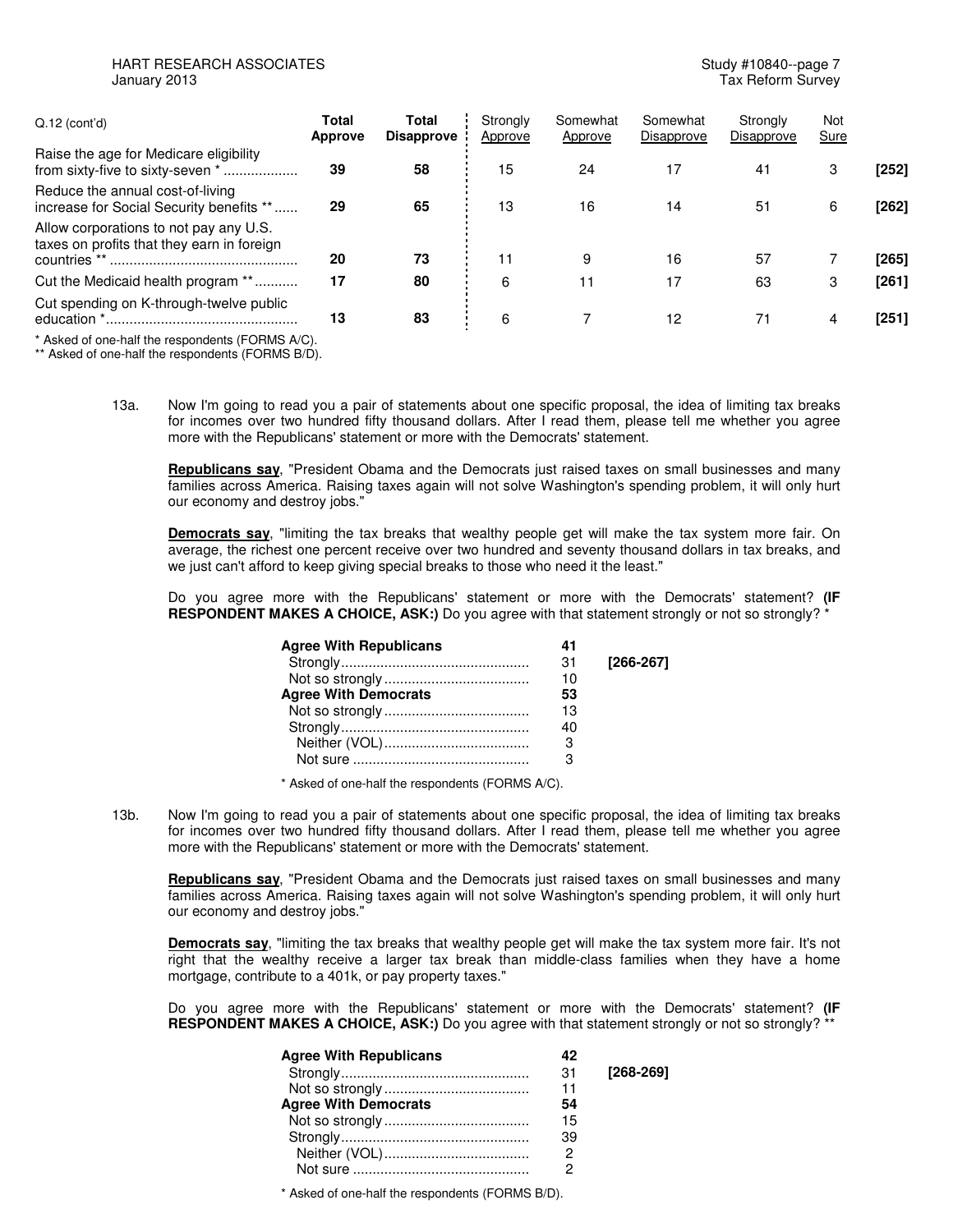### **FACTUALS: Now I am going to ask you a few questions for statistical purposes only.**

F1. What is the last grade that you completed in school?

|                                                 |    | $[322-323]$ |
|-------------------------------------------------|----|-------------|
|                                                 | З  |             |
|                                                 | 24 |             |
|                                                 | 20 |             |
|                                                 | 8  |             |
|                                                 | 24 |             |
|                                                 | 3  |             |
| 2 or 3 years' postgraduate work/master's degree | 12 |             |
|                                                 | З  |             |
|                                                 |    |             |

F2. Thinking about your general approach to issues, do you consider yourself to be liberal, moderate, or conservative?

| 21   | 13241 |
|------|-------|
| -36- |       |
| -36- |       |
|      |       |

F3. In the recent election for president, did you vote for Barack Obama, the Democrat, or Mitt Romney, the Republican?

| Voted for Obama                 | 48 | $[325]$ |
|---------------------------------|----|---------|
| Voted for Romney                | 39 |         |
| Voted for other candidate (VOL) | h  |         |
| Refused/can't recall            | я  |         |

F4. Are you a member of a labor union?

**(ASK ONLY OF RESPONDENTS WHO SAY THEY ARE NOT A UNION MEMBER OR ARE NOT SURE IN Q.F4a.)** F4b. Is anyone else in this household a member of a labor union?

|  | [326-327] |
|--|-----------|
|  |           |
|  |           |
|  |           |

## F5a. What is your religion?

| Protestant (includes Baptist, Lutheran, Methodist, Episcopal, |    |                 |      |
|---------------------------------------------------------------|----|-----------------|------|
|                                                               | 50 | <b>CONTINUE</b> | 3281 |
|                                                               | 18 |                 |      |
| . lewish                                                      |    | Skip to Q.F6    |      |
|                                                               |    |                 |      |
| . Other                                                       | a  | <b>CONTINUE</b> |      |
|                                                               | 13 | Skip to Q.F6    |      |
|                                                               |    |                 |      |

## **(ASK ONLY OF RESPONDENTS SAY "PROTESTANT" OR "OTHER" IN Q.F5a.)**

F5b. Do you consider yourself to be an evangelical or born-again Christian?

| 27  | [329] |
|-----|-------|
| -28 |       |
|     |       |
|     |       |